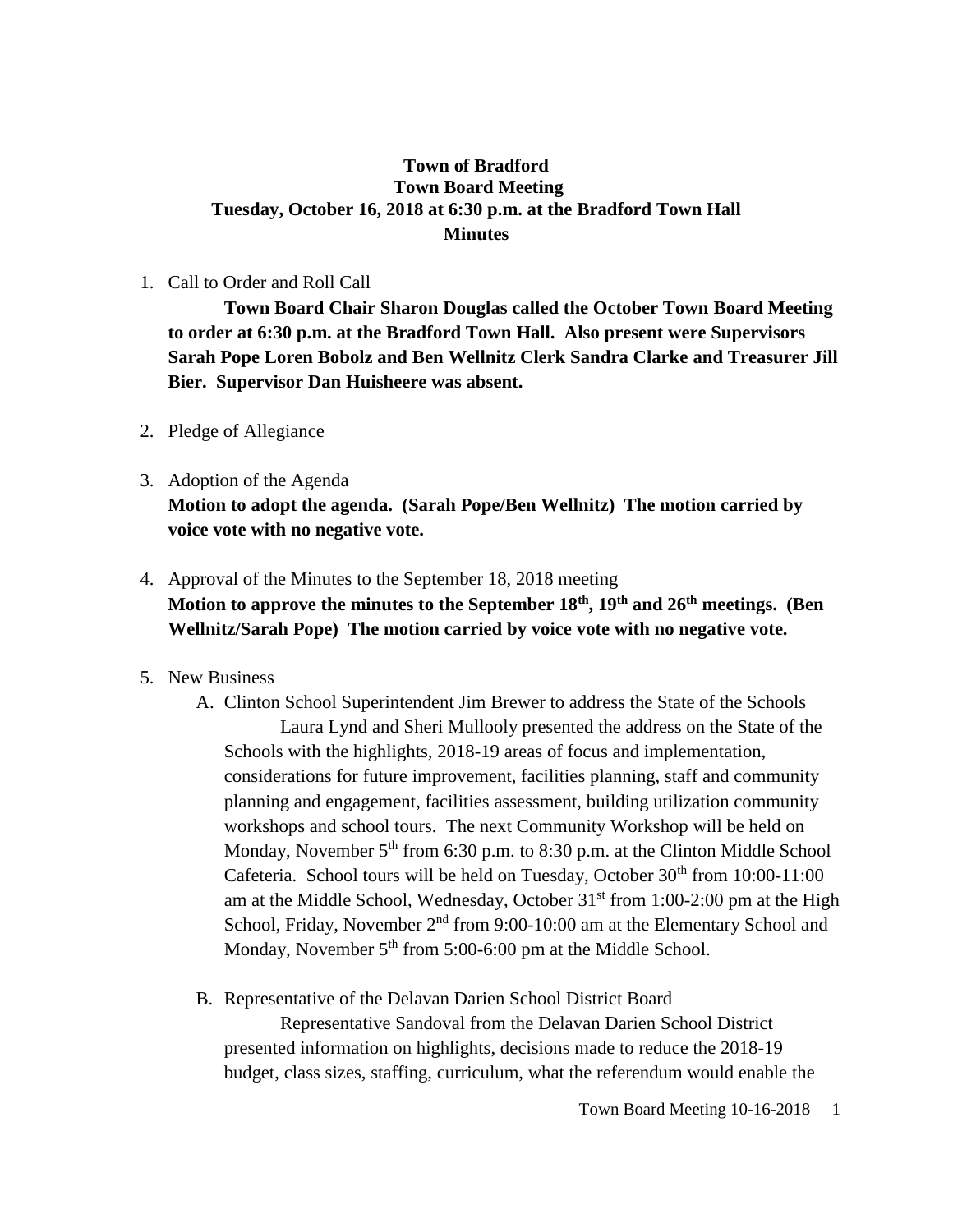district to do and what the cost would be, and the November  $6<sup>th</sup>$  referendum. Community meetings will be held on October  $19<sup>th</sup>$  at  $7:00$  am and October  $25<sup>th</sup>$  at 6:30 pm at the Delavan High School.

C. Discussion and action on retroactive approval of the rezoning and land divisions of the Brandl parcels no. 6-3-267 and 6-3-267.3 and parcel no. 6-3-295.2

Joe Brandl presented the Certified Survey maps that have been completed for both parcels as per the prior approvals.

## **Motion to retroactively reapprove the land divisions and re-zonings for Parcel No. 6-3-267, 6-3-267.3 and Parcel No. 6-3-295.2. (Ben Wellnitz/Loren Bobolz) The motion carried by voice vote with no negative vote.**

D. Discussion and action on report by Fire District Representative

Chair Sharon Douglas reported that the EMS was busy in September adjusting to the limited day staff. Charles is in school now and still actively working with the Fire Department. They have tested the hoses. Chief Wright is looking at changing the insurance which will be up in February. A change may create a savings of 5.6% to 6.5%. The Clinton Fire Board is working closely with the Town of Beloit which has created some savings. Chair Sharon Douglas reported that the Town Board of Bradford approved the 2019 Fire District Budget and the Capital Requests Budget. The Town of Clinton and Village of Clinton are working on their budgets. The Fire District will be keeping Chief Wright for an additional two years and the attorneys are reviewing a two-year agreement. The Chairs of the three municipalities will be meeting on the engine debt. She added that the new board is doing a great job.

E. Discussion and action on Zoning Officer Report

MZIS issued a zoning and building permit to Maryland Jeske for an addition to the residence at 8826 E. Wyman Drive, an electrical permit to Greg Wnuk at 3737 S. State Road 140, a zoning and building permit to Steven Dangerfield at 8817 E Wyman Drive for a portable shed and a zoning and building permit to Duane & Sandra Enright at 10609 E. Creek Road for a new garage. Chair Sharon Douglas issued a demolition permit to Greg Wnuk to demolish a garage.

Town Board Meeting 10-16-2018 2 F. Discussion and action on Supervisors' evaluation of their sections of roads Ben Wellnitz and Sharon Douglas put up barricades on O'Riley & Hofstrom Roads on the Saturday that it flooded and have removed them. Loren Bobolz reported that Bryce Nass had trimmed trees on Minkey Road. Sharon Douglas reported that on October  $8<sup>th</sup>$ , 9<sup>th</sup> and 11<sup>th</sup> he had cut the overhanging trees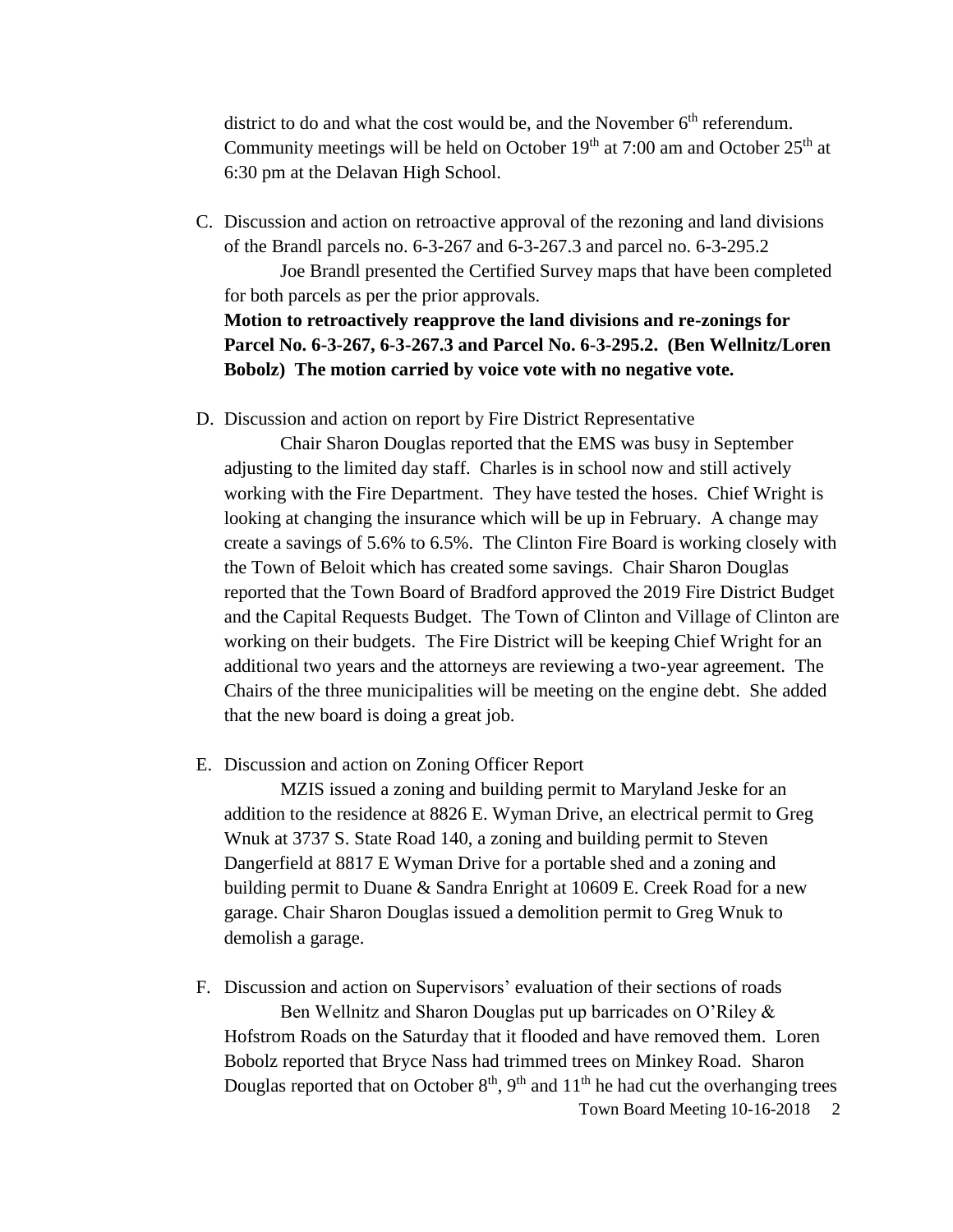on Minkey Road starting at Fire No. 12035 on the north side and going both east and west and had cleared the brush. She met with the manager and took him to areas that the board had discussed having done. She added that they were going to do the corner of Larsen Road & Carvers Rock Road and take down some overhanging branches on Creek Road and some brush and overgrown trees on the west side of Carvers Rock Road going north past the new culvert on Carvers Rock Road by Bob Broege's. In the winter they will do Creek Road on the north side by the park.

G. Discussion and action on roadwork, including but not limited to tree trimming, culvert repair and replacement, ditching, shouldering, maintenance including replacement of signs and posts, paver repair, pot hole filling, Creek Road and Emerald Grove Bridge Projects

Chair Sharon Douglas reported that Battermans were out on Monday, September  $24<sup>th</sup>$  doing their surveying of the intersection of Creek and Carvers Rock Road for the TRID project. She reported that MSA Engineering will be holding an Operational Meeting on October 31<sup>st</sup> at 9:00 am at the Town Hall on the Emerald Grove Road Railroad Bridge Project. The railroad will not share in the cost of beam guards so if they are needed the cost would be split 50/50 with the County.

Town Board Meeting 10-16-2018 3 The Clerk reported that she had received a statement from the Rock County Dept. of Public Works that included \$3758.81 in charges that didn't appear to have been invoiced. She had contacted Duane Jorgenson and Amy Friend from the County Highway Dept. The reply was that these were charges that were incurred in March of 2017. The Town had received a bill at that time for charges for Smith Road Bridge, Townline Road in Town of Beloit and \$700 for bridge inspections for which the Town did not have inspection reports and two of the bridges are closed. In July 2018 there was a bill for \$415.14 for woody vegetation even though we do not have a contract with the County for doing this work. In April of 2017 the clerk had notified the County that Smith Road Bridge and the Townline Road in the Town of Beloit were not charges for the Town of Bradford and had not received a reply, but noted on the new statement sent in March of 2018, that these charged amounting to \$3758.81 had been added to the statement. The clerk contacted Duane Jorgenson and the Townline charge had been taken off the bill. Duane Jorgenson stated that he thought the bill for Smith Road Bridge was actually for Carvers Rock Road Bridge and had been mismarked. She received a message from Duane Jorgenson that the \$700.00 bill for Bridge Inspection appears to be the seven bridges that were inspected in 2016 including the two that are closed and that they still have to be inspected even though they are closed and he would be mailing the reports. He added that the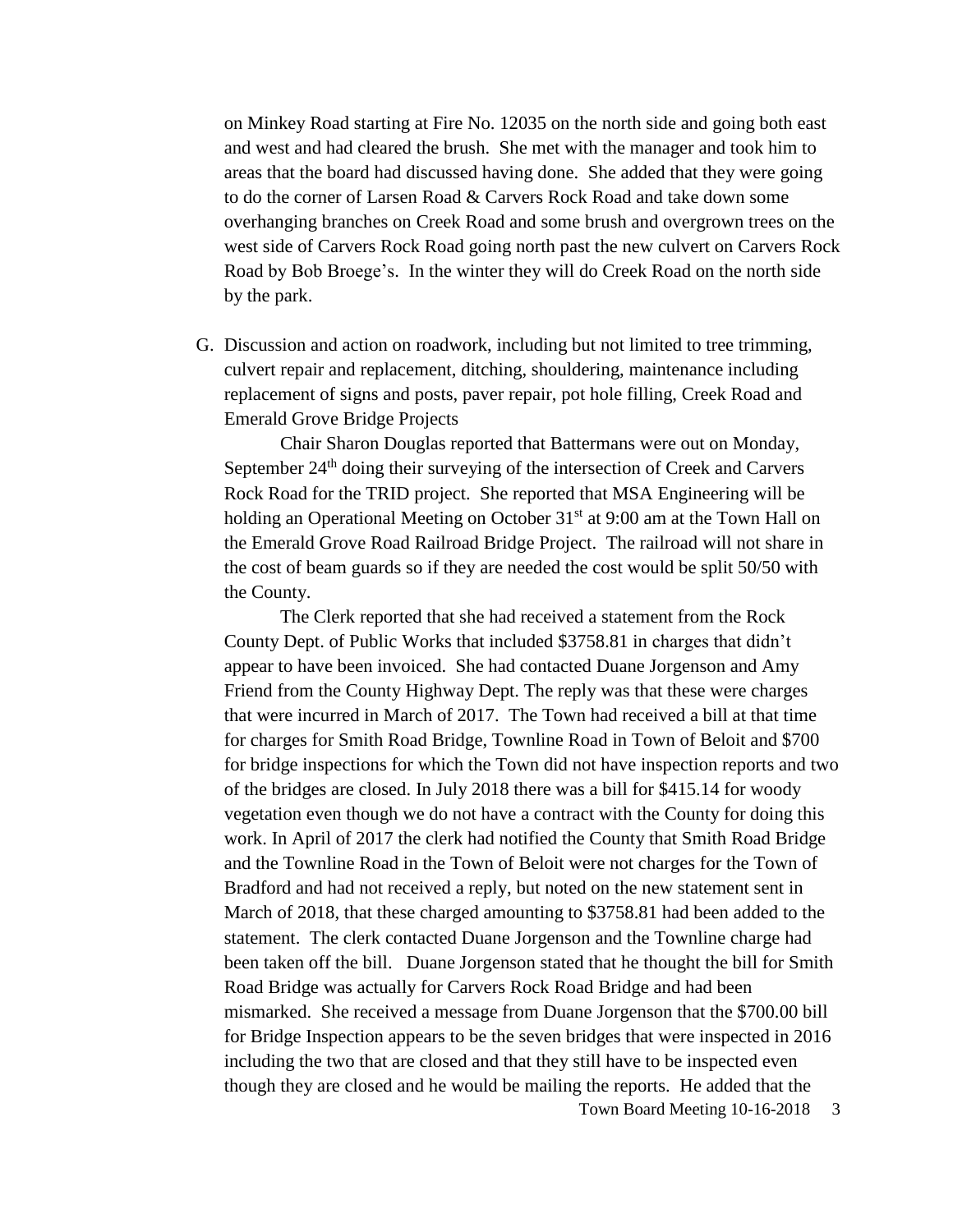\$415.24 charge was actually a bill for the Town of Janesville and had been miscoded so they would be removing that. This leaves \$3758.81 due to the Rock County Dept. of Public Works.

H. Discussion and action on Town Hall Repair Committee Report

Chair Sharon Douglas reported that Ron Duffy had offered to repaint the handicap parking area for \$50.00 including the paint and supplies. **Motion to have Ron Duffy repaint the handicap parking area for \$50.00 including the paint. (Loren Bobolz/Ben Wellnitz) The motion carried by voice vote with no negative vote.**

I. Discussion and action on approval of Driveway Permit Applications

**Chair Sharon Douglas met with Jordan DeLong on a driveway for his new 6 acre lot on Creek Road. She issued a driveway permit for a field entrance.**

J. Discussion and action on approval of Utility Permit Applications No applications were received.

K. Discussion and action on 5-Year Capital Improvement Plan Chair Sharon Douglas passed out copies of the 5-year Capital Improvement Plan she had put together for Board Members to review and bring any changes to the November meeting.

Loren Bobolz suggested they add the area of Emerald Grove Road from Barb Downings' to Maple Lane.

L. Discussion and action on 2019 Budget to propose

**The Clerk reviewed the roadwork cash flow with the additions expenses that had come in and asked the Board Members if they wanted the funds that were needed to cover the expenses to come from the transportation reserves or from the bridge fund. The Board Members agreed that they wanted the money to come from the reserves so the Budget to Propose will be adjusted.**

6. Citizen Participation

None.

- 7. Announcements and Reports
	- **a. The November Town Board meeting will be held on Tuesday, November 20, 2018 immediately following the 2019 Budget Hearing and Special Meeting of the Electors which will begin at 6:30 p.m. at the Bradford Town Hall.**
	- **b. The Rock County Sheriff's Report was reviewed.**